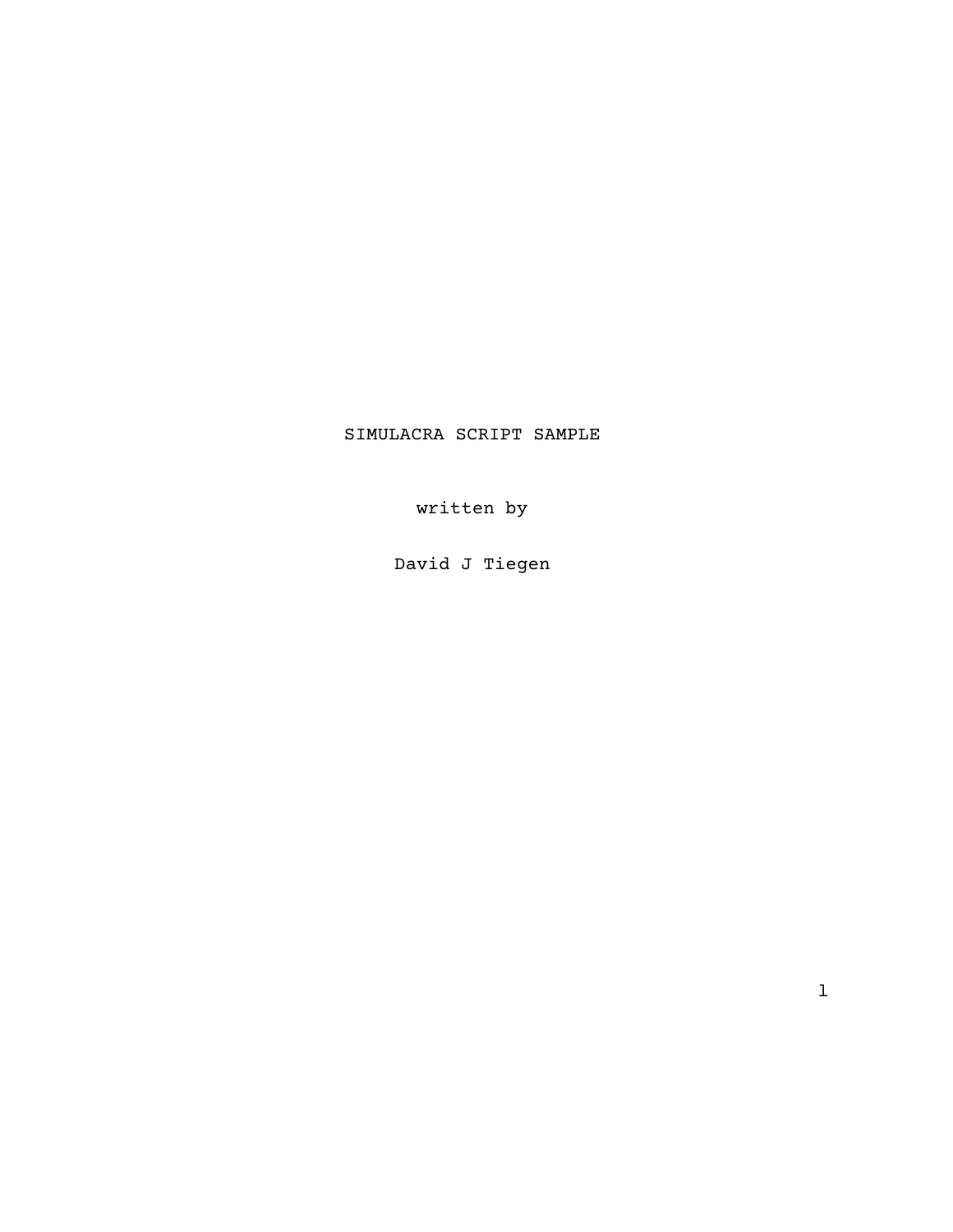### **SIMULACRA SCRIPT SAMPLE**

A note about style: *Simulacra'*s storytelling takes place entirely in a simulated phone interface, and uses social media and texting as its main elements. The style is somewhere between slice-of-life and (later in the game) B-Movie. We wanted to realize mobile conversation as much as possible, so each character's grammar issues or complete lack of grammar are characteristic to each of their texting styles. Furthermore, the texts are spaced to mark individual texts and their pacing.

The game begins when you find Anna's phone. As you read through her texts and pictures you learn that Anna recently broke up with her boyfriend Greg, got on a dating app named Spark, and then went missing a few weeks later.

Below is a sample of a past conversation between Anna and her best friend, Ashley, which the player reads early on in the game.

TEXT HISTORY - ANNA & ASHLEY

Anna and Ashley are both women in their mid-20s.

ASHLEY How are you feeling pretty girl?

ANNA Bag of rocks.

Bag of those bricks made out of poop they dry out

in developing desert communities.

They use them to build amazing houses

with decent insulation

and stabilize a small rural economy.

And the nonprofit takes a glammy picture of the whoever people and the CEO

and you feel weird

cus, you're like is this picture boasting about helping people

(MORE)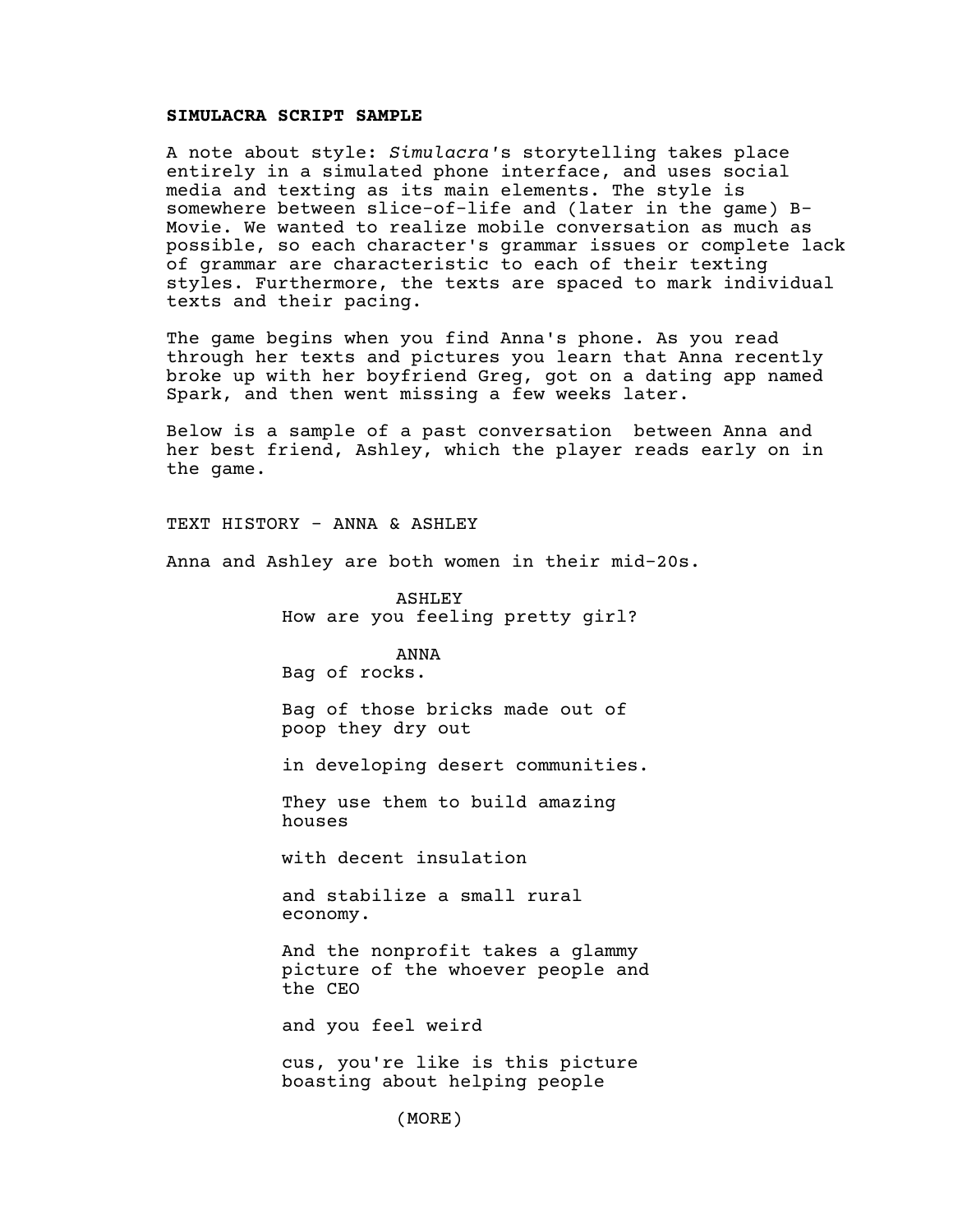ANNA (CONT'D) or is it promoting the CEO and their self-interest somehow? And in the background of the pic there are unused extra bricks which will get rained on. Return to a former but lesser poop form and eventually dry out in the sun, leaving nothing but a stain. And I am that stain. ASHLEY \*wild applause\* ANNA I've been reading a lot. ASHLEY Call me if you need to, okay? ANNA 10/4 A FEW DAYS LATER

> ASHLEY Hey there handsome.

> > ANNA

Who me?

ASHLEY How you doiinnnnnn?

ANNA About the same.

ASHLEY Let's hang out tomorrow.

ANNA I don't know.

(MORE)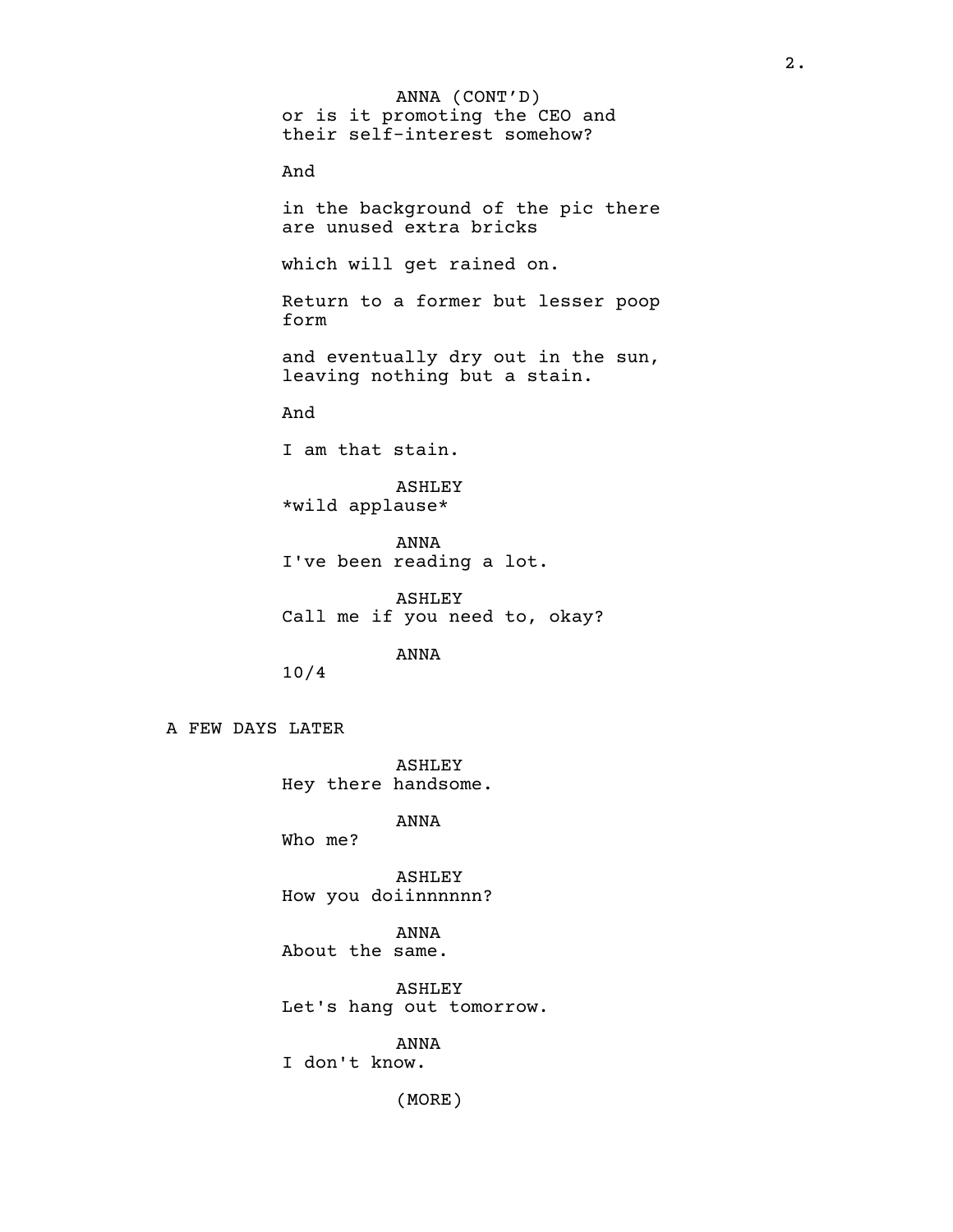ANNA (CONT'D) I'm pretty content in my angry lonesome hole. Got a good book rhythm going. Did you know Vonnegut wrote a book about Kevorkian? Well not exactly about, but ASHLEY let me stop you right there my languid friend why won't you hang out with me tomorrow? ANNA You know. also, that's not what languid means ASHLEY haaaaannngggg outtt withhh meeeeeee ANNA Eh ASHLEY i'll get us dates we'll get pretty and go out ANNA Ehhhhhhhh ASHLEY come onnn ANNA I don't have anyone I want to bring anyway ASHLEY get Spark ANNA I don't know. ASHLEY I WILL MAKE YOUR PROFILE FOR YOU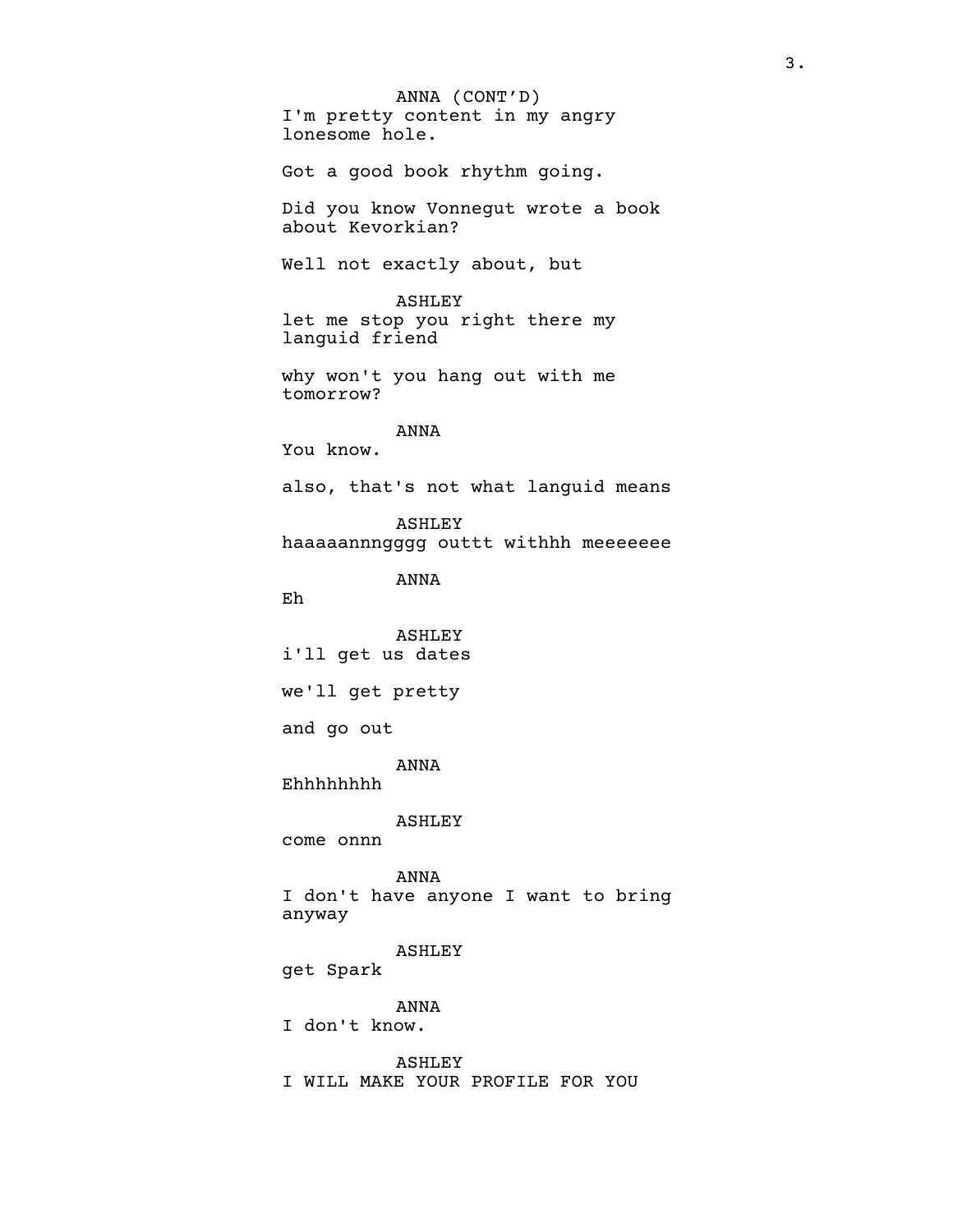ANNA

Haha.

ASHLEY you're not going back to Greg, so what's the harm?

ANNA

Hm.

Hmmmm.

You can come over to my place tomorrow.

And we can swipe.

But we're not going out.

ASHLEY

<3

ANNA

<3

ASHLEY

:3

meow

ANNA

Haha.

I'll text you later.

LATER THAT DAY

ASHLEY did you get Spark?

ANNA

No.

I don't know if I really want to. I know I could date. But it feels like

Those apps are just objectifying anyway.

Dismissing people like an emporer at the colliseum. (MORE)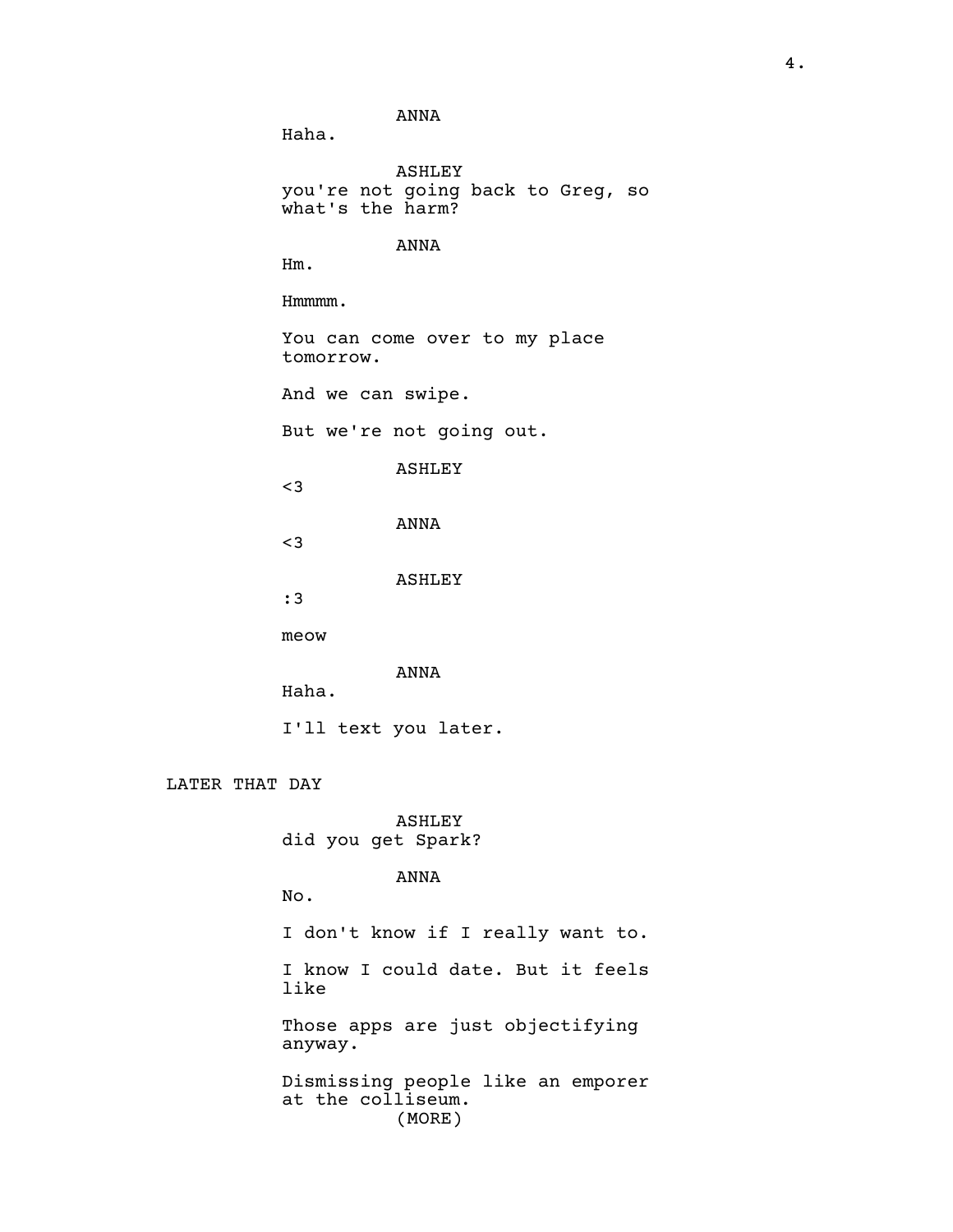# ANNA (CONT'D)

But they get no chance to fight cus you're just looking at some stranger's selfies wondering if that's really their dog or if his ex took the photo

#### ASHLEY

HEY!

it's just supposed to be fun

we're not looking for your husband

but like

visual stimulus

ANNA I'd prefer some brain stimulus.

## ASHLEY

lol

you like visual stimulus just as much as I do

greg is like 90% stimulus

ANNA

Blurg.

#### ASHLEY

sorry

ANNA \*blurgs extend tiny mouths that also blurg, like Alien\*

ASHLEY

oh baby

ANNA Maybe I should focus on getting out of my dumb job instead.

ASHLEY

bb

ANNA

Yeah

I'll ttyl